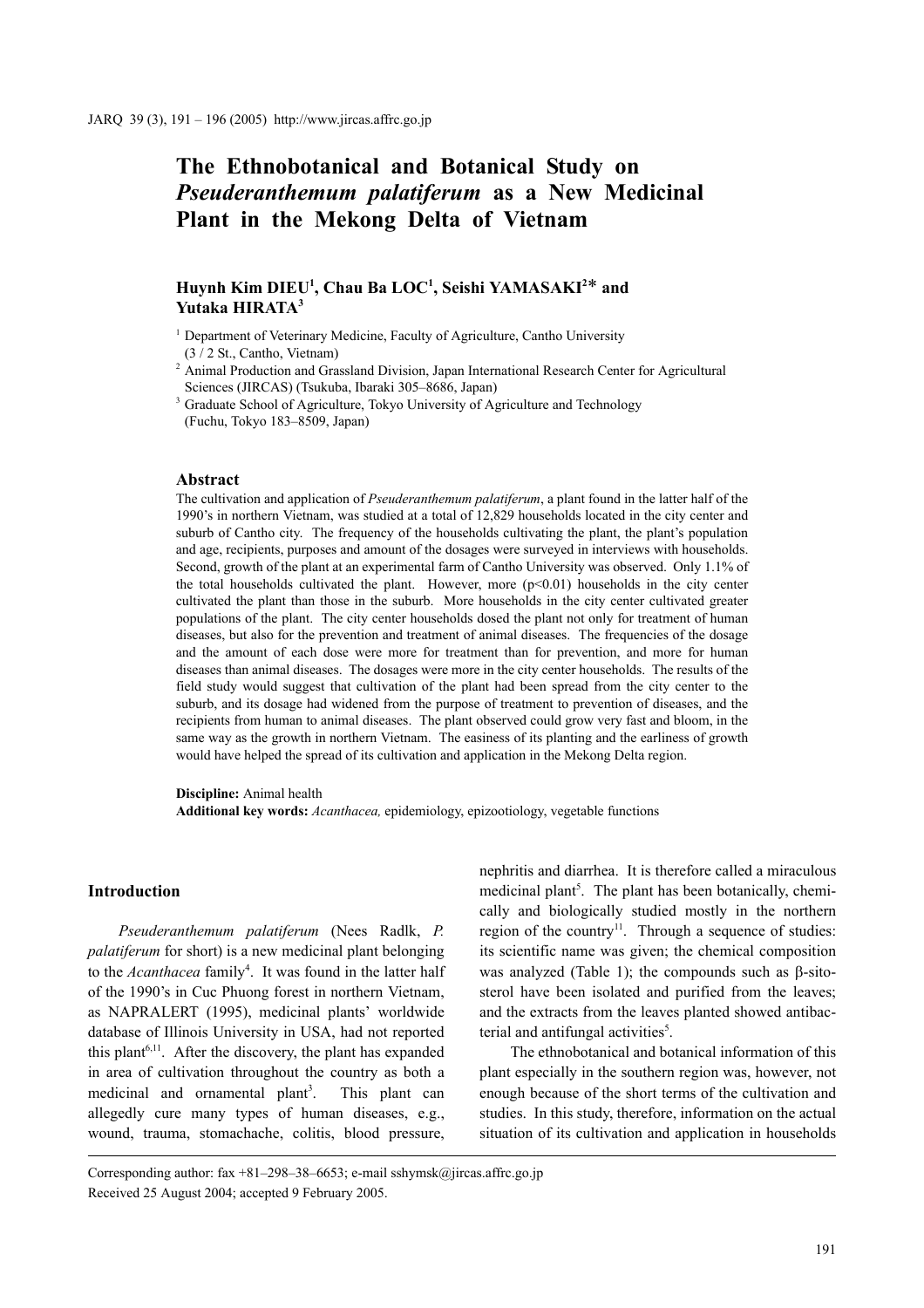**Table 1. Chemical composition of**  *Pseuderanthemum palatiferum***1,8**

| Dry matter $(\% )$                   | 13.4  |
|--------------------------------------|-------|
| Crude protein (% dry matter)         | 30.8  |
| Mineral $(mg/100 g$ fresh leaves)    |       |
| Ca                                   | 875.5 |
| Mg                                   | 837.6 |
| Fe                                   | 38.8  |
| Cu                                   | 0.43  |
| Amino acid $(mg/100 g$ fresh leaves) |       |
| Lysine                               | 30.6  |
| Methionine                           | 29.7  |
| Threonine                            | 61 0  |
|                                      |       |

was collected and the botanical features were observed in conditions of the Mekong Delta  $(39,653 \text{ km}^2)$ , the most southern region of Vietnam. Then, the process of spread of usage as a medical plant and the botanical factors of the spread were discussed.

# **Materials and methods**

#### **1. Ethnobotanical study**

Cantho city  $(141 \text{ km}^2)$  is a geographical and a socioeconomical center of the Mekong Delta. The city consists of a total of 15 wards and villages $10$ . The study was conducted in 2001 at three wards and one village. Xuan Khanh  $(2.1 \text{ km}^2)$  and Hung Loi wards  $(3.4 \text{ km}^2)$  are located at the most central part and nearby the central part of the city, respectively. Hung Phu ward  $(7.5 \text{ km}^2)$  and An Binh village  $(11.9 \text{ km}^2)$  are located in the suburb area. All of the households in the studied areas, a total of 12,829, were visited and asked whether the plant was cultivated or not. Matters concerning cultivation and application of *P. palatiferum,* i.e., the plant population and the age, the recipients and the purposes of its application, the dosage for treatment or prevention of both human and animal diseases, were studied via oral interviews with a questionnaire.

#### **2. Botanical study**

Young branches of *P. palatiferum* with lengths of 8– 12 cm and pairs of opposite leaves (0 day old) were collected at one of the households interviewed. The branches were put in wet soil in pots and shaded. The plants had two to three gemmae and reached the height of 15–20 cm at day 15. Next, 400 plants of the same growing stage were transplanted to the experimental farm of Cantho University and the growth was observed for 134 days during October 2001 and March 2002. The growth parameters were the number of leaves, cauline height, number of axillary buds, diameter of canopy and green yield. The test for blooming was continued until April 2004.

#### **3. Statistical analysis**

Minitab Statistical Software version 13 was used for the analysis<sup>9</sup>. The chi-square test was done to test hypotheses concerning the frequency distribution of one or more populations. The data of the means was analyzed by ANOVA using General Linear Model. Sources of variation were treatments in factors. The Tukey's test for paired comparisons was used to separate means when the differences were significant at the 1% level.

#### **Results**

#### **1. Ethnobotanical study**

The frequency for plant cultivation in all the studied households was very low at 1.1% (Table 2). However, differences were found in the frequencies by the location: the highest was in Xuan Khanh (2.7% of the households studied in the area), next highest in Hung Loi (1.1%), and lowest in An Binh (0.1%) and Hung Phu (0.1%)  $(p<0.01)$ . The population of plants per household was usually only 1 to 2 plants (67.4% of the households cultivated 1 to 2 plants). The plant population was also different between households located in the city center and the suburb. More plants were cultivated in the city center: 6 to 10 plants were cultivated in 8.8% of Xuan Khanh and 5.3% of Hung Loi households, 11 to 30 plants were cultivated in 1.1% and 5.3% of Xuan Khanh and Hung Loi households, respectively; only 1 to 5 plants were cultivated in An Binh and Hung Phu households. All the plants cultivated were less than 36 months old. All of the suburb households and 80.8% of the entire population of households cultivated plants of less than 11 months old. Plants of 12–23 months old were cultivated in 15.4% of Xuan Khanh and 21.1% of Hung Loi households, plants over 23 months old were cultivated in 3.3% and 2.6% of households, respectively.

The raw leaves of the plant were dosed orally in most cases. The other plant parts were rarely used. In all areas, the leaves were dosed more frequently  $(p<0.01)$  for treatment (65.9% of the households cultivating the plant in all areas) than for prevention (21.5%) (Table 3). For prevention, the percentage of the households that dosed 3 to 6 leaves per day in all households cultivating the plant (51.7% of the households that dosed the leaves for prevention) tended to be more than those dosed 7 to 9 leaves (38.0%) and over 9 leaves (10.3%). On the other hand, for treatment, the percentage of the households that dosed 7 to 9 leaves (80.9% of the household that dosed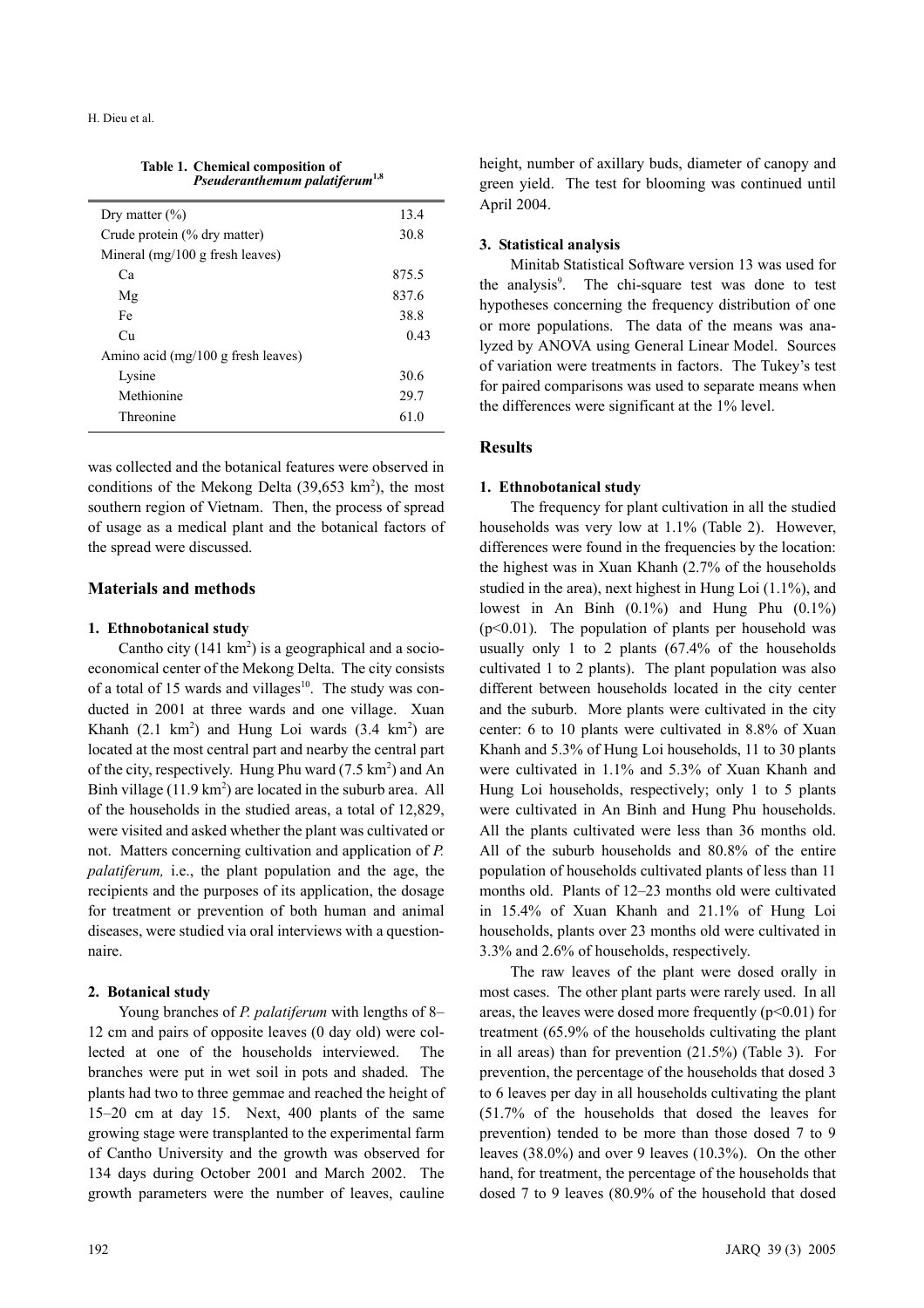| Wards/village | Area <sup>1)</sup><br>$n^{2}$ |        |              |                 | Frequency <sup>3)</sup> | Plant population <sup>4)</sup> |                  |                   | Plant age $(months)^4$ |                |                  |
|---------------|-------------------------------|--------|--------------|-----------------|-------------------------|--------------------------------|------------------|-------------------|------------------------|----------------|------------------|
|               | (km <sup>2</sup> )            |        |              | $1 - 2$         | $3 - 5$                 | $6 - 10$                       | $11 - 30$        | $\leq 6$          | $3 - 5$                | $6 - 10$       | 11 <sup>5</sup>  |
| City center   |                               |        |              |                 |                         |                                |                  |                   |                        |                |                  |
| Xuan Khanh    | 2.1                           | 3,382  | $91(2.7)^*$  | $73.6^{\circ}$  | $16.5^{b}$              | 8.8 <sup>bc</sup>              | 1.1 <sup>c</sup> | 40.7 <sup>a</sup> | 40.7 <sup>a</sup>      | $15.4^{\circ}$ | $3.3^\circ$      |
| Hung Loi      | 3.4                           | 3,466  | $38(1.1)$ ** | 50 <sup>a</sup> | $34.2^{\rm a}$          | $5.3^{b}$                      | $5.3^{b}$        | 31.6 <sup>a</sup> | 44.7 <sup>a</sup>      | $21.1^{ab}$    | 2.6 <sup>b</sup> |
| Suburb:       |                               |        |              |                 |                         |                                |                  |                   |                        |                |                  |
| An Binh       | 11.9                          | 3,054  | $4(0.1)$ *** | 75              | 25                      | $\theta$                       | $\theta$         | 50.0              | 50.0                   | 0.0            | 0.0              |
| Hung Phu      | 7.5                           | 2,927  | $2(0.1)$ *** | 100             | $\mathbf{0}$            | $\mathbf{0}$                   | $\theta$         | 100.0             | 0.0                    | 0.0            | 0.0              |
| Total         | 24.9                          | 12,829 | 135(1.1)     | $67.4^{\rm a}$  | $21.5^{b}$              | $7.4^\circ$                    | $2.2^{\circ}$    | 39.3 <sup>a</sup> | $41.5^{\circ}$         | $16.3^{b}$     | $3.0^\circ$      |
|               |                               |        |              |                 |                         |                                |                  |                   |                        |                |                  |

**Table 2. The frequencies of** *Pseuderanthemum palatiferum* **cultivation, the plant population and plant age at the studied households of Cantho city in 2001**

Numbers within the same column with the different superscripts \*, \*\* and \*\*\* were significantly different at p< 0.01. Numbers of the plant population or plant age within the same row with the different superscripts a, b and c were significantly

different at p< 0.01, respectively.

1): Source; People's Committee of Cantho city (2001).

2): The numbers of the households in the studied wards and village. All of the households were studied.

3): Number of the households that cultivated the plant (% of the households studied).

4): % of the households with plant cultivation.

5): No plant older than 36 months was cultivated.

| Wards/village | $\mathbf n$    | Frequency <sup>1)</sup> | Amount (leaves/day) <sup>2)</sup> |                   |                   |
|---------------|----------------|-------------------------|-----------------------------------|-------------------|-------------------|
|               |                |                         | $3 - 6$                           | $7 - 9$           | >9                |
| Prevention    |                |                         |                                   |                   |                   |
| City center   |                |                         |                                   |                   |                   |
| Xuan Khanh    | 91             | $20(22.0)$ **           | 50.0 <sup>a</sup>                 | $35.0^{\circ}$    | $15.0^{\rm a}$    |
| Hung Loi      | 38             | $9(23.7)$ ***           | 55.6 <sup>a</sup>                 | $44.4^{ab}$       | 0.0 <sup>b</sup>  |
| Suburb        |                |                         |                                   |                   |                   |
| An Binh       | 4              | $0(0.0)$ ***            |                                   |                   |                   |
| Hung Phu      | $\overline{2}$ | $0(0.0)***$             |                                   |                   |                   |
| Total         |                | 29(21.5)                | 51.7 <sup>a</sup>                 | 38 <sup>ab</sup>  | $10.3^{b}$        |
| Treatment     |                |                         |                                   |                   |                   |
| City center   |                |                         |                                   |                   |                   |
| Xuan Khanh    | 91             | $60(65.9)$ *            | 5.0 <sup>b</sup>                  | 81.7 <sup>a</sup> | $13.3^{b}$        |
| Hung Loi      | 38             | $26(68.4)$ **           | $15.4^{b}$                        | 80.8 <sup>a</sup> | 3.8 <sup>b</sup>  |
| Suburb        |                |                         |                                   |                   |                   |
| An Binh       | 4              | $3(75.0)$ ***           | 33.3                              | 66.7              | 0.0               |
| Hung Phu      | $\mathfrak{D}$ | $0(0.0)***$             |                                   |                   |                   |
| Total         |                | 89 (65.9)               | 9.0 <sup>b</sup>                  | 80.9 <sup>a</sup> | 10.1 <sup>b</sup> |
|               |                |                         |                                   |                   |                   |

**Table 3. The percentage of the households that dosed** *Pseuderanthemum palatiferum* **leaves for prevention or treatment of human diseases and the amount of the dosage** 

Numbers within the same column with the different superscripts  $*, **$  and  $***$  were significantly different at p< 0.01.

Numbers within the same row with the different superscripts a, b and c were significantly different at p< 0.01.

1): Number of the households that dosed the *Pseuderanthemum palatiferum* leaves for prevention or treatment (% of the households that cultivated the plant).

2): % of the households that dosed the leaves for prevention or treatment in the households that cultivated the plant.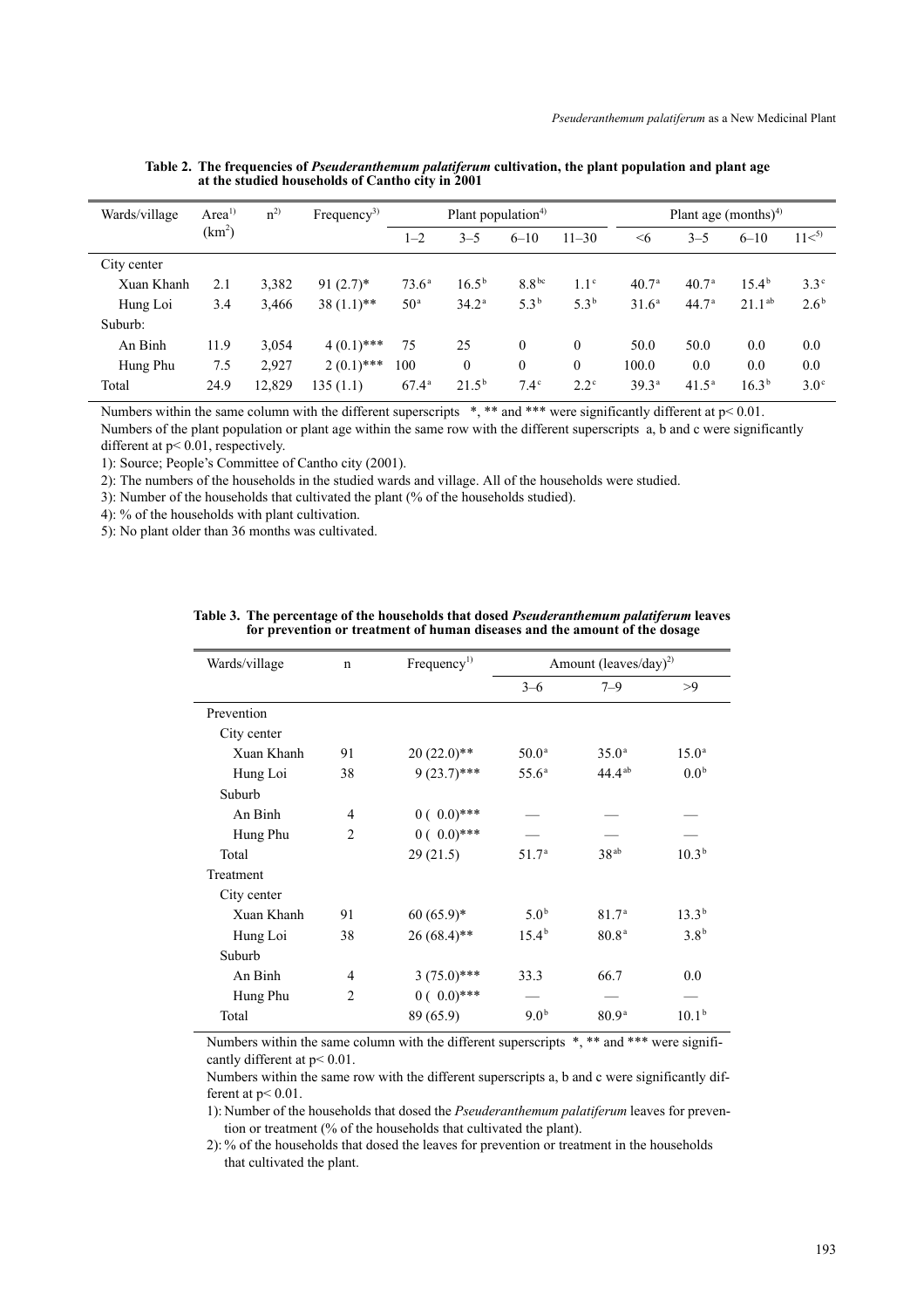the leaves for treatment) were significantly  $(p<0.01)$ more than the households with the other dosages. The results in the city center households corresponded with the above results in all areas. The households in the suburb didn't use the leaves for prevention, and those in Hung Phu ward didn't use it for treatment or prevention. In An Binh village, all of the households using the leaves for treatment used no more than 9 leaves. Seven to 9 leaves were dosed in 66.7% of households for treatment, 33.3% of household dosed less than 6 leaves, though the number of replicates was only 3 in total.

*P. palatiferum* leaves were dosed for both treatment and prevention of a total of 25 human diseases such as blood pressure, diarrhea, arthritis, pharyngitis, and so on (Table 4). The duration of the dose differed by the disease and ranged from only one day to every day.

However, the durations the households dosed the plant were the same by the diseases.

The frequencies that the leaves were used for treatment and prevention of animal diseases were very low (7.4% and 3.7%, respectively, of the households cultivating the plant) and lower than those for humans (Table 5). On the other hand, the leaves were used more often for treatment than for prevention, similar with the results for humans. And the leaves were mostly used in the households in the city center for animal diseases such as pigs' diarrhea, chicken's wound, fowl cholera and dog's blood diarrhea. In the suburb area, only two households in An Binh village dosed for treating fowl cholera of chicken and duck, respectively. The amount of the dosage was only 1 to 3 leaves per day in each case. Duration of the dosage was 2 to 3 days in most cases.

| Disease                | Frequency <sup>1)</sup> | Duration of dosage (day) |             |             |             |
|------------------------|-------------------------|--------------------------|-------------|-------------|-------------|
|                        |                         | $1 - 3$                  | $4 - 30$    | $>30$       | Continuous  |
| Blood pressure         | 42                      |                          |             |             | $x^{2)}$    |
| Diarrhea               | 38                      | $\mathbf X$              |             |             |             |
| Arthritis              | 16                      |                          | $\mathbf X$ |             |             |
| Pharyngitis            | 15                      |                          |             | $\mathbf X$ |             |
| Gastritis              | 12                      |                          |             | $\mathbf X$ |             |
| Tumor caused by cancer | $\,8\,$                 |                          |             | $\mathbf X$ |             |
| Colitis                | 7                       |                          |             | $\mathbf X$ |             |
| Bleeding               | 5                       | $\mathbf X$              |             |             |             |
| Wound                  | 4                       | X                        |             |             |             |
| Constipation           | 3                       | $\mathbf X$              |             |             |             |
| Ischidic nerve         | $\overline{2}$          |                          |             | $\mathbf X$ |             |
| Buccoglossopharyngitis | $\overline{c}$          | $\mathbf X$              |             |             |             |
| Flu                    | $\overline{c}$          | $\mathbf X$              |             |             |             |
| Colon cancer           | $\overline{c}$          |                          |             | $\mathbf X$ |             |
| Dento-alveolitis       | $\overline{c}$          | $\mathbf X$              |             |             |             |
| Hemorrhoids            | $\overline{2}$          |                          | $\mathbf X$ |             |             |
| Mastitis               | 1                       | $\mathbf X$              |             |             |             |
| Serum hepatitis        | 1                       |                          |             |             | $\mathbf X$ |
| Rhinitis               | 1                       |                          | $\mathbf X$ |             |             |
| Heart muscle anemia    | 1                       |                          | $\mathbf X$ |             |             |
| Dysentery              | 1                       | $\mathbf X$              |             |             |             |
| Gynecopathy            | 1                       |                          |             |             | $\mathbf X$ |
| Rheumatism             | 1                       |                          |             |             | X           |
| Nephritis              | 1                       |                          |             |             | $\mathbf X$ |
| Encephalomalacia       | 1                       |                          |             |             | $\mathbf X$ |

**Table 4. The types of human diseases that** *Pseuderanthemum palatiferum* **leaves were dosed for both prevention and treatment, and the duration of the dosage**

1): The number of cases that were dosed *Pseuderanthemum palatiferum* leaves for either the prevention or the treatment of human disease, or for both in the households cultivating the plant.

2): *Pseuderanthemum palatiferum* leaves were dosed.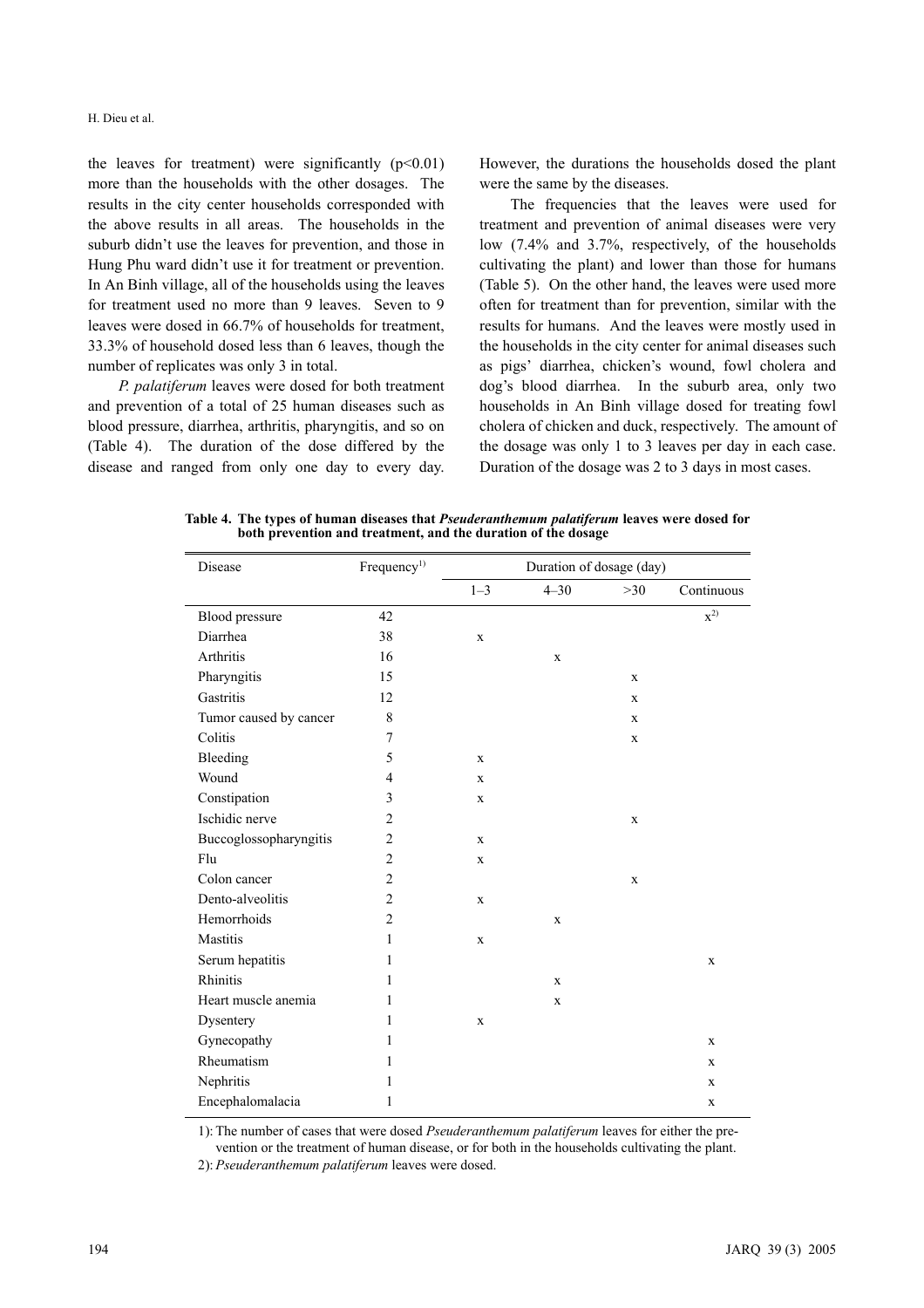| Ward/village | $\mathbf n$    | Frequency <sup>1</sup> | Recipients | Disease                | Dose           | Duration (day) |                  |
|--------------|----------------|------------------------|------------|------------------------|----------------|----------------|------------------|
|              |                |                        |            |                        | (leave/day)    | $2 - 3$        | Continuous       |
| Prevention   |                |                        |            |                        |                |                |                  |
| City center  |                |                        |            |                        |                |                |                  |
| Xuan Khanh   | 91             | 2(2.2)                 | Pig        | Diarrhea               | $\mathbf{1}$   |                | $\mathbf{x}^{2}$ |
|              |                | 1(1.1)                 | Dog        | Diarrhea               | 1              | $\mathbf x$    |                  |
| Hung Loi     | 38             | 2(5.3)                 | Chicken    | Diseases <sup>3)</sup> | $1 - 2$        |                | $\mathbf{x}$     |
| Suburb       |                |                        |            |                        |                |                |                  |
| An Binh      | $\overline{4}$ | 0(0.0)                 |            |                        |                |                |                  |
| Hung Phu     | $\overline{2}$ | 0(0.0)                 |            |                        |                |                |                  |
| Total        | 135            | 5(3.7)                 |            |                        |                |                |                  |
| Treatment    |                |                        |            |                        |                |                |                  |
| City center  |                |                        |            |                        |                |                |                  |
| Xuan Khanh   | 91             | 2(2.2)                 | Pig        | Diarrhea               | 2              | $\mathbf x$    |                  |
|              |                | 1(1.1)                 | Dog        | Blood diarrhea         | $\overline{2}$ | $\mathbf X$    |                  |
|              |                | 1(1.1)                 | Chicken    | Wound                  | $1 - 3$        | $\mathbf X$    |                  |
| Hung Loi     | 38             | 1(2.6)                 | Pig        | Diarrhea               | $\overline{c}$ | $\mathbf X$    |                  |
|              |                | 2(5.3)                 | Chicken    | Fowl cholera           | $1 - 3$        | $\mathbf x$    |                  |
|              |                | 1(2.6)                 | Chicken    | Wound                  | $1 - 3$        | $\mathbf x$    |                  |
| Suburb       |                |                        |            |                        |                |                |                  |
| An Binh      | $\overline{4}$ | 1(25)                  | Chicken    | Fowl cholera           | $1 - 3$        | $\mathbf x$    |                  |
|              |                | 1(25)                  | Duck       | Fowl cholera           | $\overline{2}$ | $\mathbf X$    |                  |
| Hung Phu     | $\overline{2}$ | 0(0.0)                 |            |                        |                |                |                  |
| Total        | 135            | 10(7.4)                |            |                        |                |                |                  |

**Table 5. Application of** *Pseuderanthemum palatiferum* **leaves for treatment or prevention of animal diseases**

1): The number of the households that dosed the *Pseuderanthemum palatiferum* leaves for preventing or treating animal diseases (% of the households that cultivated the plant).

2):*Pseuderanthemum palatiferum* leaves were dosed.

3): The informant didn't make clear the name of the diseases.

|  |  | Table 6. The growth of Pseuderanthemum palatiferum <sup>1)</sup> |  |
|--|--|------------------------------------------------------------------|--|
|--|--|------------------------------------------------------------------|--|

|                                      | Age (day)            |             |                 |                   |  |  |  |
|--------------------------------------|----------------------|-------------|-----------------|-------------------|--|--|--|
|                                      | 0<br>44<br>134<br>14 |             |                 |                   |  |  |  |
| No. of leaves                        | $3-5^{2}$            | $5 - 8^{2}$ | $100 - 200^{3}$ | $700 - 1,000^{3}$ |  |  |  |
| Cauline height (cm)                  | $8 - 12$             | $15 - 20$   | $40 - 50$       | $80 - 120$        |  |  |  |
| No. of axillary buds (pieces)        | -                    |             | >15             |                   |  |  |  |
| Diameter of canopy (cm)              |                      |             | $30 - 40$       | $70 - 100$        |  |  |  |
| Green yield $(kg/1,000 \text{ m}^2)$ |                      |             |                 | $500 - 700$       |  |  |  |

1): The plants during age 0 and 15 day grew in pots. The plants at age 15 day were transplanted to the experimental farm of Cantho University.

2): Pairs of opposite leaves.

3): Leaves.

#### **2. Botanical study**

J.

The growth of *P. palatiferum* is shown in Table 6. The young caulis was green, but the brown wood and multi branches grew. The leaves were 12–17 cm long and 3.5–5.0 cm wide. The petioles were 1.0–2.5 cm long. The plant grew very fast: it grew 80–120 cm in height and produced 700–1,000 leaves/plant, leaf production was equivalent to 500–700 kg of leaves/1,000  $m<sup>2</sup>$  at day 135. It grew as a bush with a height of 1 to 2 m. At the end of the test for flowering, April 2004, the 3 years old *P. palatiferum* bloomed for the first time.